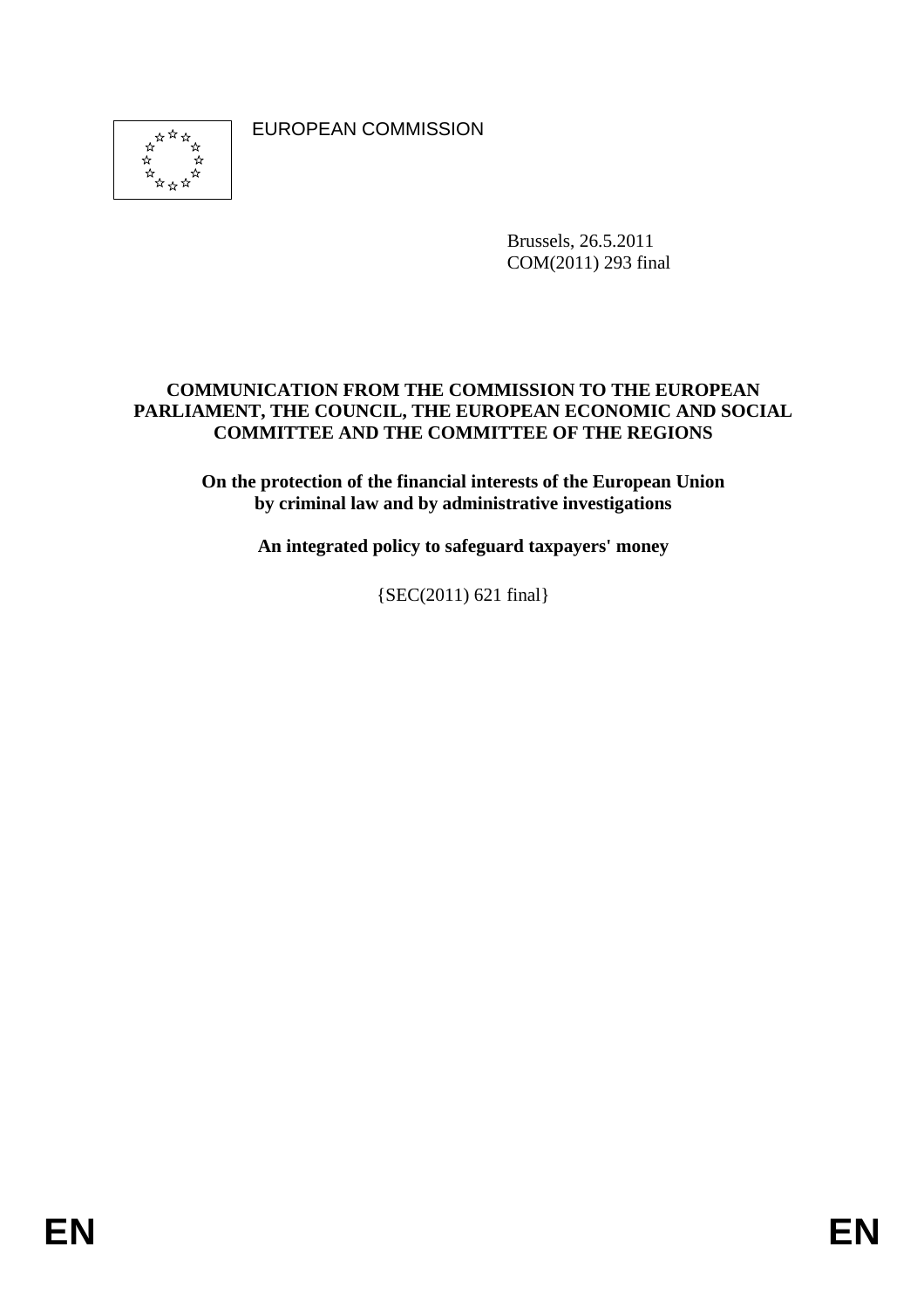#### **COMMUNICATION FROM THE COMMISSION TO THE EUROPEAN PARLIAMENT, THE COUNCIL, THE EUROPEAN ECONOMIC AND SOCIAL COMMITTEE AND THE COMMITTEE OF THE REGIONS**

#### **On the protection of the financial interests of the European Union by criminal law and by administrative investigations**

#### **An integrated policy to safeguard taxpayers' money**

The protection of the EU financial interests is an important element of the Commission's political agenda, in order to consolidate and to increase public trust and give assurance that taxpayers' money is being used correctly. The Lisbon Treaty has considerably reinforced available tools to act in this regard (Articles 85, 86 and 325 of the Treaty on the Functioning of the European Union - TFEU). Articles 310(6) and 325 TFEU oblige both the EU and its Member States to counter all forms of illegal activity affecting the EU financial interests. The EU has in place a comprehensive set of tools to prevent and detect misuse of the EU budget.

As part of an integrated approach which will include new Commission anti-fraud and anti-corruption strategies, this Communication responds to the challenge by setting out the line which will guide the Commission in the protection of EU public money against all forms of criminal conduct, including fraud. Protecting EU funds by effective and equivalent legal action throughout the Union has to become a priority for the national authorities.

In addition to general efforts to set specific common minimum rules on criminal law, an integrated policy to protect EU financial interests by criminal law and by administrative investigations must be consistent, credible and effective. Only then will it allow those responsible for crimes, including organised crime, committed to be prosecuted and brought to court and have a deterrent effect on potential perpetrators. The policy must also take into account that the protection of taxpayers' money often involves cross-border cases touching multiple jurisdictions requiring the active cooperation of different administrative and law enforcement authorities.

### **1. Why is there a need to act?**

The EU's wide variety of legal systems and traditions make it a specific challenge to protect the financial interests of the Union against fraud and any other criminal  $\alpha$  activities. Whilst EU funding rules rightly become simpler<sup>1</sup>, the capacity to combat the misuse of EU money needs to be further strengthened as well. This applies also to countries seeking to accede to the EU.

<sup>&</sup>lt;sup>1</sup> Simplification has been identified as a key priority for the review of the EU Financial Regulation - COM(2010) 815, 22.12.2010.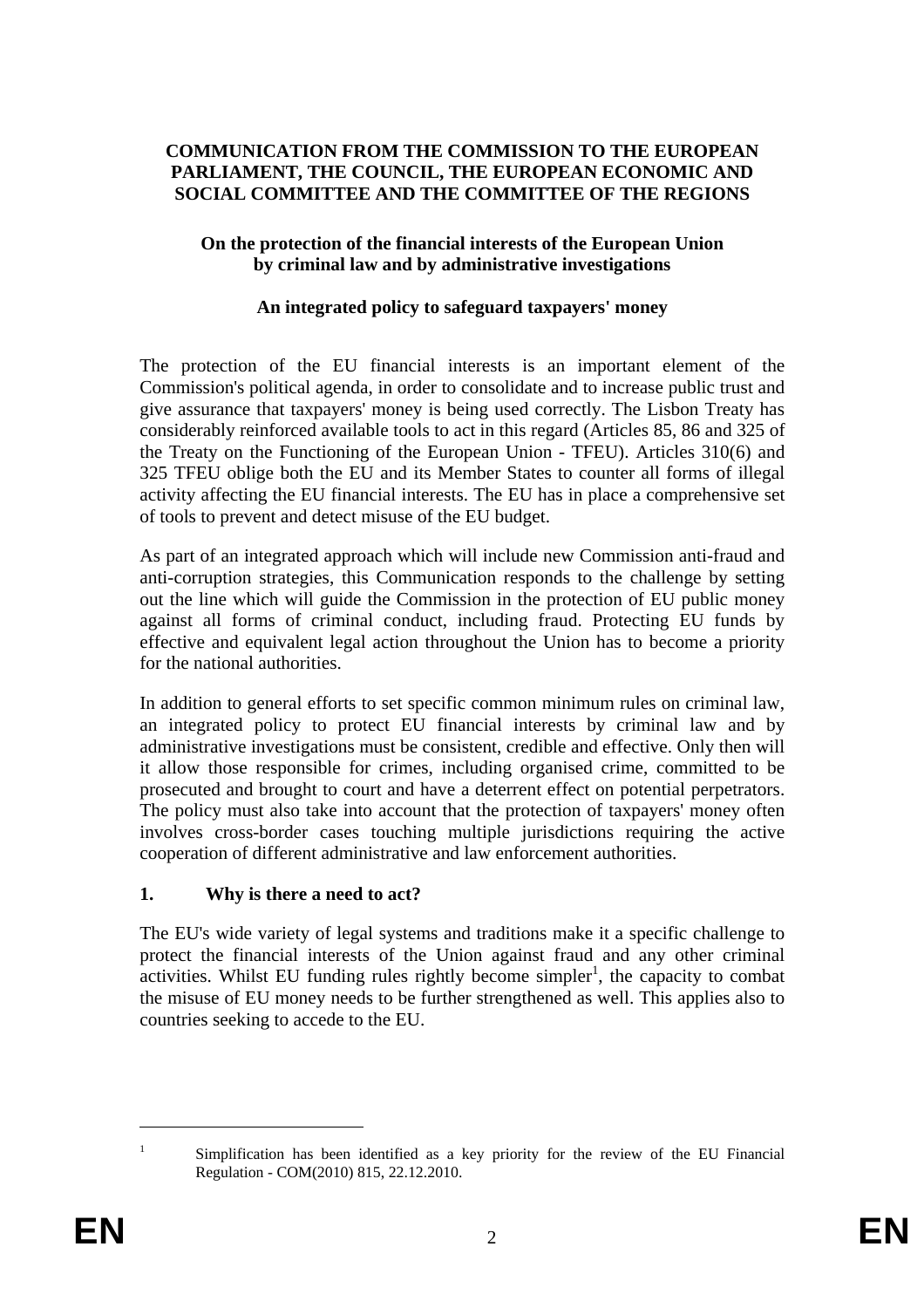The EU budget is taxpayer's money that must be used only for implementing the policies which the EU legislator has approved. Yet in 2009, Member States reported 279.8 million € worth of suspected fraud cases involving EU funds managed in their respective countries<sup>2</sup>. Whilst this is only an indicator of the financial dimension of the challenge, this figure shows that prevention efforts must be complemented by effective and equivalent criminal law measures.

Despite the progress made in the last 15 years, the level of protection for EU financial interests by criminal law still varies considerably across the Union. Criminal investigations into fraud and other crimes against the financial interests of the Union are characterised by a patchy legal and procedural framework: police, prosecutors and judges in the Member States decide on the basis of their own national rules whether and, if so, how they intervene to protect the EU budget. Despite the attempts to provide for minimum standards in this field, the situation has not changed noticeably: The Convention of 1995 on the protection of financial interests of the EU and related acts<sup>3</sup>, which contains provisions on criminal sanctions, - albeit incomplete - was implemented fully by only five Member States<sup>4</sup>.

Whenever damage is caused to the financial interests of the Union, all citizens, as taxpayers, become victims and the implementation of Union policies is jeopardised. The protection of EU financial interests against fraud and corruption is a priority for the Commission and the European Parliament has consistently called for it to be more effective and credible<sup>5</sup>. It has called in particular for the adoption of all necessary measures for the establishment of a European Public Prosecutor's Office. Within the Council, strong support for a stepped-up fight against fraud has been expressed $6$ .

The Commission intends to pursue this shared concern proactively. In doing so, it will rely on the Lisbon Treaty. The Treaty sets a clear framework for the EU to reinforce its action in the field of criminal law. The Commission has already taken several initiatives in this regard<sup>7</sup>. The Commission will place particular emphasis on the

<sup>2</sup> COM(2010) 382, p. 6. This figure refers to an early stage after opening of investigations on irregularities where there is a first suspicion of a criminal offence. The figure may not be considered to refer to cases of convicted fraud, nor does it mean that the amount involved is not recoverable.

Convention of 26 July 1995 (OJ C 316, 27.11.1995, p. 49) (fraud); First Protocol (OJ C 313, 23.10.1996, p. 2) and Convention of 26 May 1997 (OJ C 195, 25.6.1997) (corruption); Protocol of 29 November 1996 (OJ C 151, 20.5.1997, p. 2) (court interpretation); Second Protocol of 19 June 1997 (OJ C 221, 19.7.1997, p. 12) (money laundering).

First report on the implementation of the Protection of Financial Interests instruments - COM(2004) 709; Second Report - COM(2008) 77, which sets out in the annex the concrete implementation issues encountered in Member States, such as significant differences regarding the scope of fraud and corruption offences, as well as lacking consideration for the specificities of the EU framework.

E.g. Resolution of 6 May 2010[, 2009/2167\(INI\),](http://www.europarl.europa.eu/oeil/FindByProcnum.do?lang=en&procnum=INI/2009/2167) and of 6 April 2011, 2010/2247(INI), on the protection of the Communities' financial interests and the fight against fraud.

See, e.g., the Council Resolution concerning a comprehensive EU policy against corruption - 14 April 2005; conclusions of the Working Group on the European Public Prosecutor's Office organised by the Spanish Presidency (First semester 2010), and the statement of the Belgian Presidency (second semester 2010) on the Stockholm Programme.

See notably Green Paper on obtaining evidence in criminal matters, COM(2009)624, and measures on procedural rights, such as Directive 2010/64/EU of 20 October 2010 on the right to interpretation and translation in criminal proceedings, OJ L 280, 26.10.2010, p. 1, or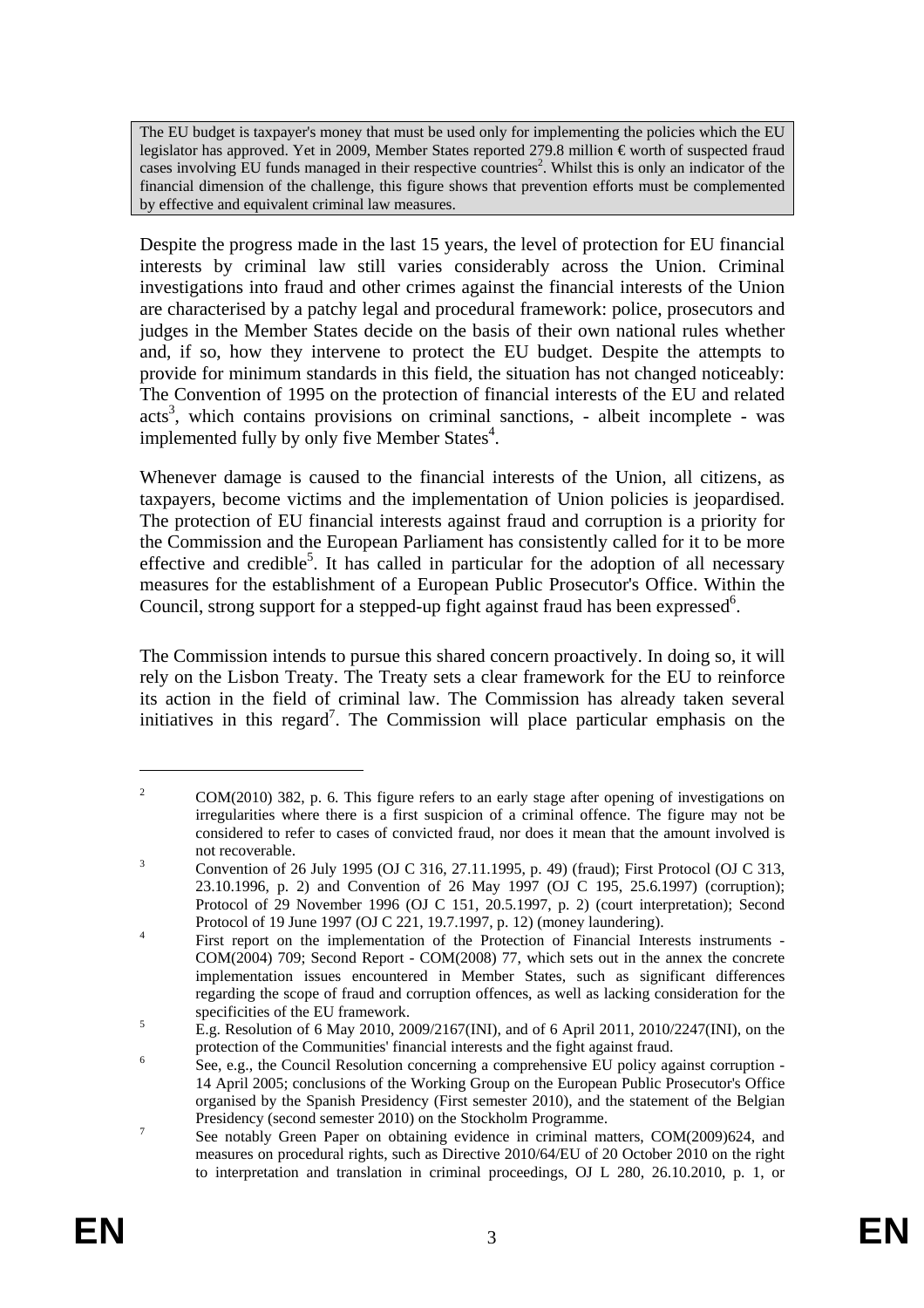communication aspects of future legislative initiatives in order to raise the awareness of the legal professions on this subject and, when appropriate, of the general public. The Commission will also continue to seek that any further EU policy developments address from their conception the need for protecting EU financial interests.

## **2. What are the criminal policy challenges?**

In March 2011, the Commission proposed the reform of the Anti-Fraud Office (OLAF) as a means of strengthening the effectiveness and efficiency of administrative investigations. Further challenges include how to overcome difficulties in obtaining accurate data on the extent of fraud and prosecution in the Member States, how to improve cooperation in cross-border cases and how to enhance effective court action in criminal law.

-The number of cases referred to Eurojust by national authorities for coordination and advice with respect to all serious crime has steadily increased since the body's creation in 2002 (208 cases) to 2009  $(1372 \text{ cases})$ .<sup>8</sup> Given the current mandate of Eurojust, this gives an indication of the evolution of cases with cross-border dimension.

-60% of interviewees in a recent study (national prosecutors specialised in financial interests) consider a European dimension as a factor hampering cases; thus, 54 percent sometimes limit their investigations to the national elements. 40 % perceive disincentives in national law for bringing European cases. 37% have already decided not to contact an EU institution in relevant cases, mainly because it was time-consuming<sup>9</sup>.

## **2.1. Insufficient protection against criminal misuse of the EU budget**

Since the adoption of the White Paper on the Reform of the Commission in  $2000^{10}$ , the Commission has paid particular attention to sound financial management<sup>11</sup> and strengthened its internal control systems to combat fraud. Initiatives included the reform of staff regulations in 2004 (with the inclusion of provisions regarding conflict of interest, and the obligation to report potential illegal activities, including fraud or corruption to the hierarchy or to  $OLAF<sup>12</sup>$  and the revision of the Internal Control Standards and Underlying Framework in 2007<sup>13</sup>. As a result, the control structures currently in place not only aim to ensure the legality and regularity of transactions but also mitigate the risk of fraud and irregularities.

This includes also a comprehensive set of preventive instruments, concerning controlling, auditing and reporting, early warning and fraud-proofing<sup>14</sup>. However,

Commission proposal for a Directive on the right to information in criminal proceedings,  $COM(2010)392/3.$ 

See Eurojust Annual Report 2009, Annex, Figure 1, p. 50.

<sup>9</sup>  $\frac{9}{10}$  See Staff Working Document SEC(2011) 621.

<sup>&</sup>lt;sup>10</sup> See The White Paper on the Reform of the Commission COM(2000)200<sup>1</sup>

See Art. 28 of Council Regulation (EC, Euratom) No 1605/2002 of 25 June 2002 on the Financial Regulation applicable to the general budget of the European Communities (OJ L

<sup>248, 16.9.2002,</sup> p. 1).<br>
Staff Regulation - Regulation (EEC)  $31/62$  as ammended

See Communication on the revision of the Internal Control Standards and Underlying

Framework - Strengthening Control Effectiveness SEC(2007)1341<br>Institutional tools on controlling, auditing, reporting (Regulation (EC) No 2035/2005 - OJ L 345, 28.12.2005; Regulation (EC) No 1083/2006 - OJ L 371, 27.12.2006; Regulation (EC) No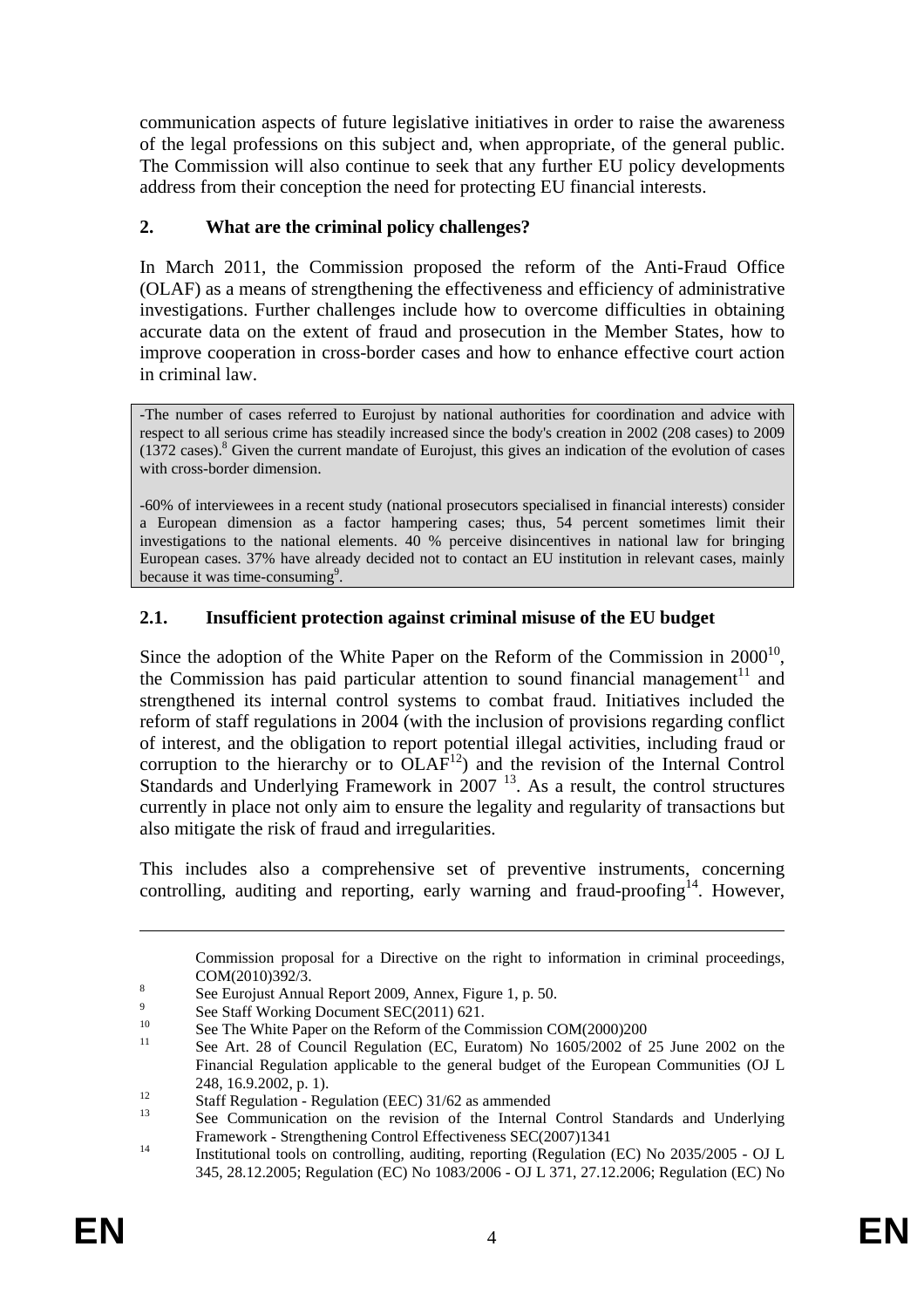more effective means are also needed to fight criminal activities against the EU budget.

Member States are under legal obligation (Article 325 TFEU and the Convention on the protection of financial interests) to counter illegal activities at the expense of the EU and make fraud against the EU budget punishable criminal conduct. At present, however, imposed penalties for fraud range from small fines to long prison sentences. Moreover, Member States' legislation do not consistently provide for punishment of corrupt elected or appointed office holders and corrupt officials<sup>15</sup>.

This state of affairs hinders equivalent criminal law protection across the EU and is highly likely to lead to differing outcomes in similar individual cases, depending on the applicable national criminal provisions. It could also allow the possibility for criminals to choose where to operate criminal activity, or to move elsewhere after the commission of the offence, even if they only relate to conduct in a single Member State.

## **2.2. Insufficient legal action to fight criminal activity**

Given the extent of the financial issue at stake, the protection of the EU budget merits more frequent and more thorough investigation and prosecution by criminal justice authorities. This is not an easy task, as crime at the expense of EU public money often involves cross-border investigation and proceedings in several Member States.

Under the current framework, such criminal investigations are handled by individual Member States' prosecution services acting under their respective criminal law. However, the competent authorities of Member States do not always appear to have sufficient legal means at their disposal and appropriate structures in place to adequately prosecute cases affecting the EU. This applies equally to accession countries.

Differences in the legal framework of the Member States and the resulting operational and organisational barriers to cross-border investigations within the EU mean that the financial interests of the EU are not equivalently protected across the EU as regards criminal law.

The rate of conviction in cases involving offences against the EU budget is positively influenced by the seriousness and the solidity of the cases sent to the judicial authorities and on the quality and adequacy of the evidence provided, but it is nevertheless worth mentioning that it can vary from 14% to 80% in Member States (the average being  $41\%$ )<sup>16</sup>.

National judicial authorities do not open criminal investigations systematically upon

<sup>1198/2006 -</sup> OJ L 223, 15.8.2006; Regulation (EC, Euratom) No 1553/89 - OJ L 155, 7.6.1989; Regulation (EC, Euratom) No 1150/2000 - OJ L 130, 31.5.2000), early warning (Commission decisions C(2004) 193 and C(2008) 3872, fraud proofing (Prevention of fraud<br>by building on operational results: a dynamic approach to fraud-proofing - COM(2007) 806).

<sup>&</sup>lt;sup>15</sup> Member States legislations do not always provide for punishment of corruption of elected persons and of members of parliament. See also Staff Working Document SEC(2011) 621, comparative law tables under section 3.1.<br>
See Staff Working Document SEC(2011) 621, Table 2.2.a and Table 2.2.c which show that

certain Member States have high conviction rates, whereas in other Member States the conviction rates are extremely low.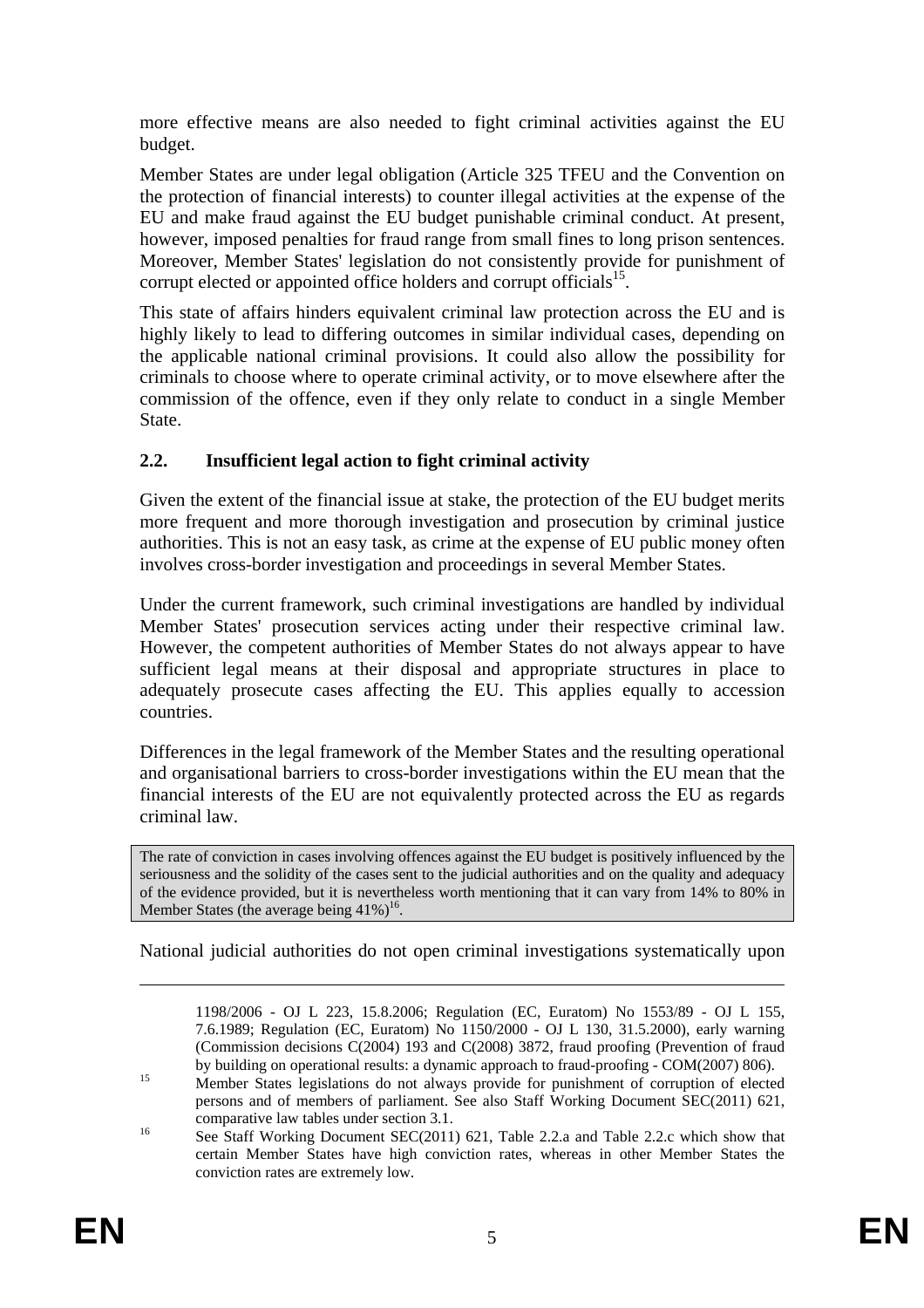OLAF recommendations. Sometimes it is difficult to discern the specific motive for such lack of action. Moreover, very often cases involving fraud against the EU budget are subject to a summary examination and not acted upon further<sup>17</sup>. This leads to a lack of equivalence of criminal law protection throughout the Union.

In a certain number of cases involving fraud against the EU budget, national criminal investigative authorities refrain from opening investigations (referring to discretionary reasons such as the lack of public interest or the low priority). Criminal investigations involving several Member States tend to be lengthy<sup>18</sup> and subject to differing evidentiary standards reducing therefore the likelihood of a conviction.

Since 2000, 93 out of a total of 647 OLAF cases were dismissed by national prosecution services for no specific reason. 178 cases were dismissed due to discretionary reasons.Whilst there may have been good reasons to have done so in individual instances, these figures indicate a rather high closing rate.

Lengthy criminal proceedings, particularly when these are ultimately dropped, may also substantially delay disciplinary sanctions, as the outcome of criminal prosecutions for the same facts must, in cases involving EU staff, be awaited<sup>19</sup>. Generally it takes a period of five years for a judicial decision to be taken after OLAF opened a file. In addition, rules on time limitation differ widely among Member States.

## **3. The reasons for shortcomings in this area of crime**

These shortcomings partly result from the variety of legal traditions and systems which lead to divergent judicial practices of Member States. However, very concrete gaps in the quality of justice - which the Union can bridge - are involved as well:

# **3.1. No common level playing field in criminal law**

The aforementioned challenges reveal shortcomings in the national legal frameworks for the protection of public money. EU rules, hampered as they are by the incomplete and inadequate transposition of the Convention on the protection of the financial interests, have had little impact. Consequently, Member States' judicial authorities use their traditional national criminal law tools to fight crime against the EU budget: there are different ways and means to tackle a single reality. This is hardly appropriate for the complex cases which by their nature go beyond the national context and require more than a national response.

The analysis of one Member State's judicial activity in cases forwarded by OLAF shows that there is a lack of equivalence in the criminal law protection of EU financial interests. In this specific Member State, in 73% of external investigation cases, the authorities did not undertake any further action and no criminal investigation was ever opened with regard to 62% of OLAF cases.

<sup>&</sup>lt;sup>17</sup> See Staff Working Document SEC(2011) 621, Table 2.2.a and Table 2.2.c which show the

percentages of actions sent to the national judicial authorities and dismissed before trial.<br><sup>18</sup> See Staff Working Document SEC(2011) 621, Table 2.2.a: statistics of the last 12 years on actions pending judicial decision as opposed to actions with judicial decision show important discrepancies among Member States.

<sup>&</sup>lt;sup>19</sup> Annex IX, Article 25 of the EU Staff Regulation.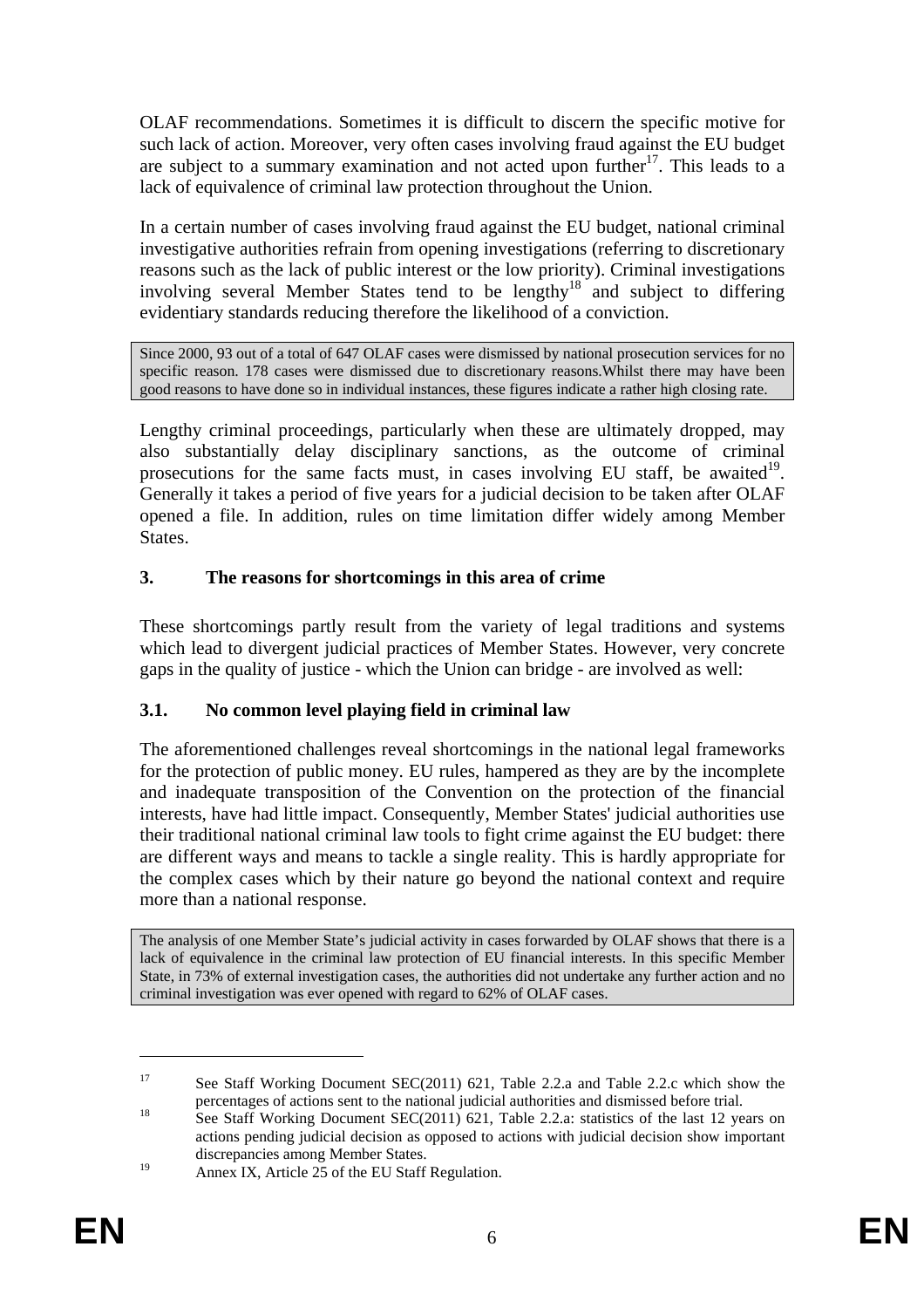Notwithstanding past attempts to approximate the EU rules<sup>20</sup> there are still considerable differences in Member State laws:

- There is wide variation across the Union in definitions of relevant criminal offences, such as embezzlement or abuse of power, in the sanctions which those offences attract, and in time limitations for criminal offences. As this results in certain cases of highly inappropriate conduct not being covered by criminal law provisions at all in some Member States, or only by weaker provisions, the level of deterrence varies across the Union.

- The concept of public official in relation to anti-corruption rules varies. This leads to cases of impunity in some Member States, whereas in others conviction of an individual for the same behaviour would result in a penal sanction and removal from public office.

- Whereas in some Member States the heads of businesses and legal persons can be held criminally liable for criminal conduct on behalf of the company, in others they cannot. This situation leads to so-called "forum shopping".

OLAF is often confronted with a recurrent problem as regards the definition of conflict of interests $^{21}$ . Investigations show that in some Member States the beneficiary of a public procurement can participate in the design of a public tender without committing a criminal offence. Punishment of such behaviour has to rely on a criminal offence such as corruption.

Whilst efforts have already been made to remedy this fragmentation, the limitations of the former legal framework of the Union, which only partially covered criminal law, made it difficult for the Union to develop sufficiently credible legal options.

Fifteen years after the signing of the Convention on the protection of financial interests and as a result of an incomplete implementation in Member States, inconsistencies and loopholes in the applicable criminal and procedural laws hamper effective action in the protection of the financial interests allowing criminal offences to go unpunished in some Member States.

### **3.2. Insufficient cooperation between authorities**

As protecting the EU budget often involves investigating cross-border cases and enforcing decisions abroad, deficiencies in cooperation mechanisms are clearly visible:

### **3.2.1. Limits to mutual legal assistance**

Complex procedures reduce the number of cases where mutual legal assistance is even requested. This is the case for instance in asset recovery, including rules on

<sup>&</sup>lt;sup>20</sup> See e.g. Commission Proposal on criminal law protection of financial interests - COM(2001) 272, as amended by COM(2002) 577. This holds true despite existing EU public procurement legislation, such as Directive 2004/17/EC on the water, energy, transport and postal service

markets (OJ L 134, 30.4.2004, p. 1).<br>
21 Cf. Green Paper on the modernisation of EU public procurement policy - COM(2011) 15, section 5.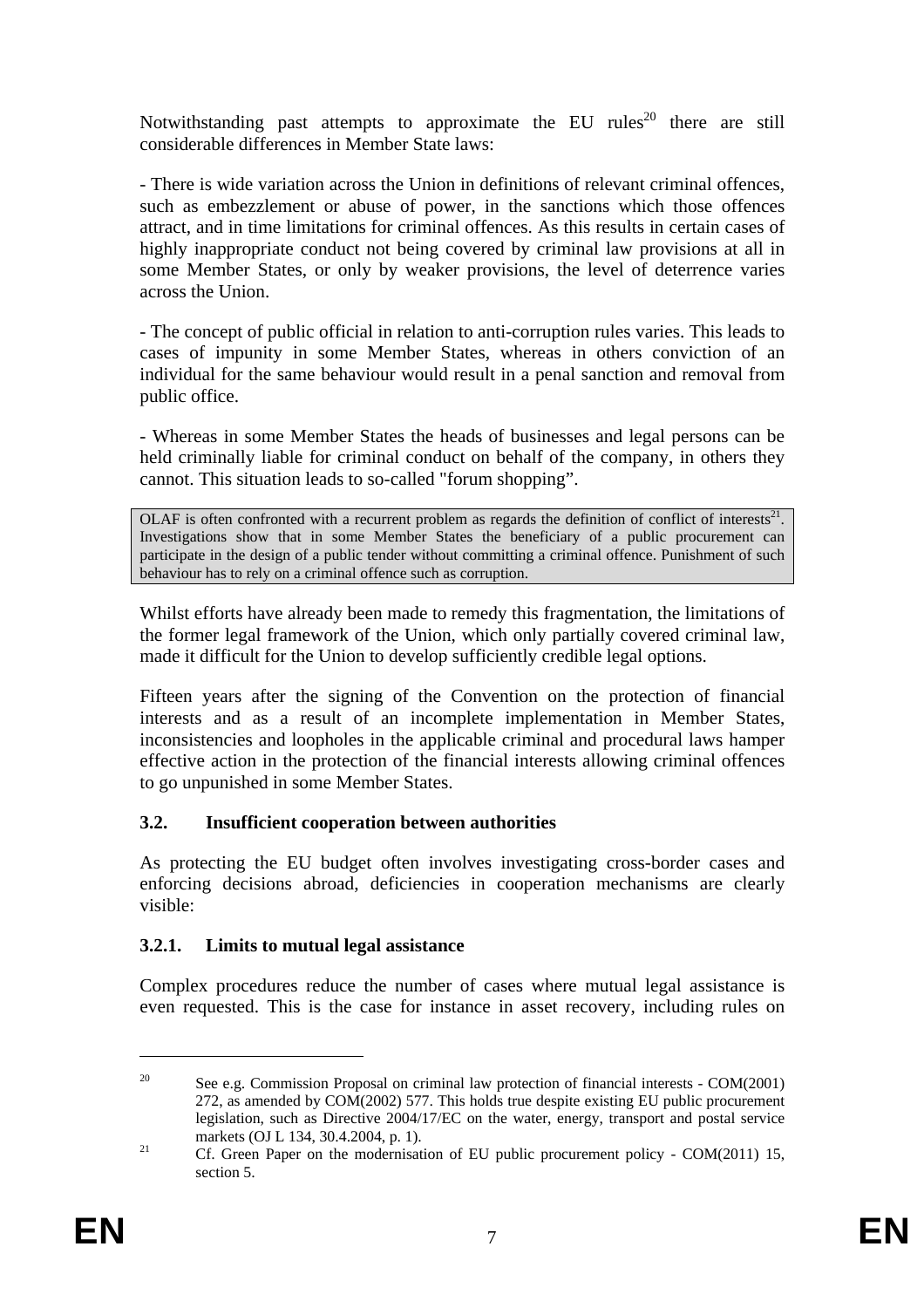freezing and confiscation which form a vital element in the fight against fraud. Judicial authorities in the Member States may be reluctant to trigger such measures, because of their complexity, the lengthy procedures associated with mutual legal assistance rules and the uncertainty whether the efforts will be worth the results, particularly when it comes to cross-border cases.

Even where mutual legal assistance between administrative and judicial authorities of Member States is requested, it is often not followed up with sufficient expediency.

In some cases of corruption and fraud, criminal actions have been pending for many years since they were first reported by OLAF to national judicial authorities. The reasons for these long delays are mainly due to the length of the mutual legal assistance procedures and the lack of steering of the prosecution at EU level.

## **3.2.2. Unused evidence**

The results of EU administrative investigations frequently remain unused by national criminal courts because of restrictive procedural rules which include limits on the use of evidence collected in a foreign jurisdiction. At times the use of such evidence is not considered sufficient to open criminal investigations.

### **3.2.3. Restriction of prosecution to domestic cases**

Cases are not prosecuted sufficiently when national authorities do not have the authority to investigate situations of fraud involving events, suspects and victims beyond the domestic remit, including when the prejudice is not to the national but rather to the EU budget.

Some national authorities only prosecute cases when the relevant EU interests are compromised exclusively on their territory.

In one Eurojust case involving several Member States and non-EU countries, the suspicion of a largescale customs evasion (worth more than 1 million  $\oplus$  was not prosecuted by any of the national authorities of the Member States involved. In another customs case, no practical solution could be found as regards the position of a Member State's judicial authorities and customs refusal to contribute to OLAF's coordination activities. The refusal of cooperation was due to a rigid interpretation of national judicial competence law.

# **3.3. Insufficient investigation powers**

OLAF carries out administrative investigations, and the judicial cooperation body Eurojust supports Member States' judicial authorities by providing coordination and advice, on serious crime including in the fight against fraud. Both EU bodies could play a more active role in the protection of financial interest of the Union:

- OLAF's reform to improve its efficiency and effectiveness is now underway. It should further reinforce OLAF's capacity by concentrating its activities on priority cases and equipping it with the adequate legal means to pursue administrative investigations. Nevertheless, the different criminal procedure laws and practices in the Member States result in uneven responses across the Union.

- Eurojust currently faces limitations regarding the steering of prosecutions related to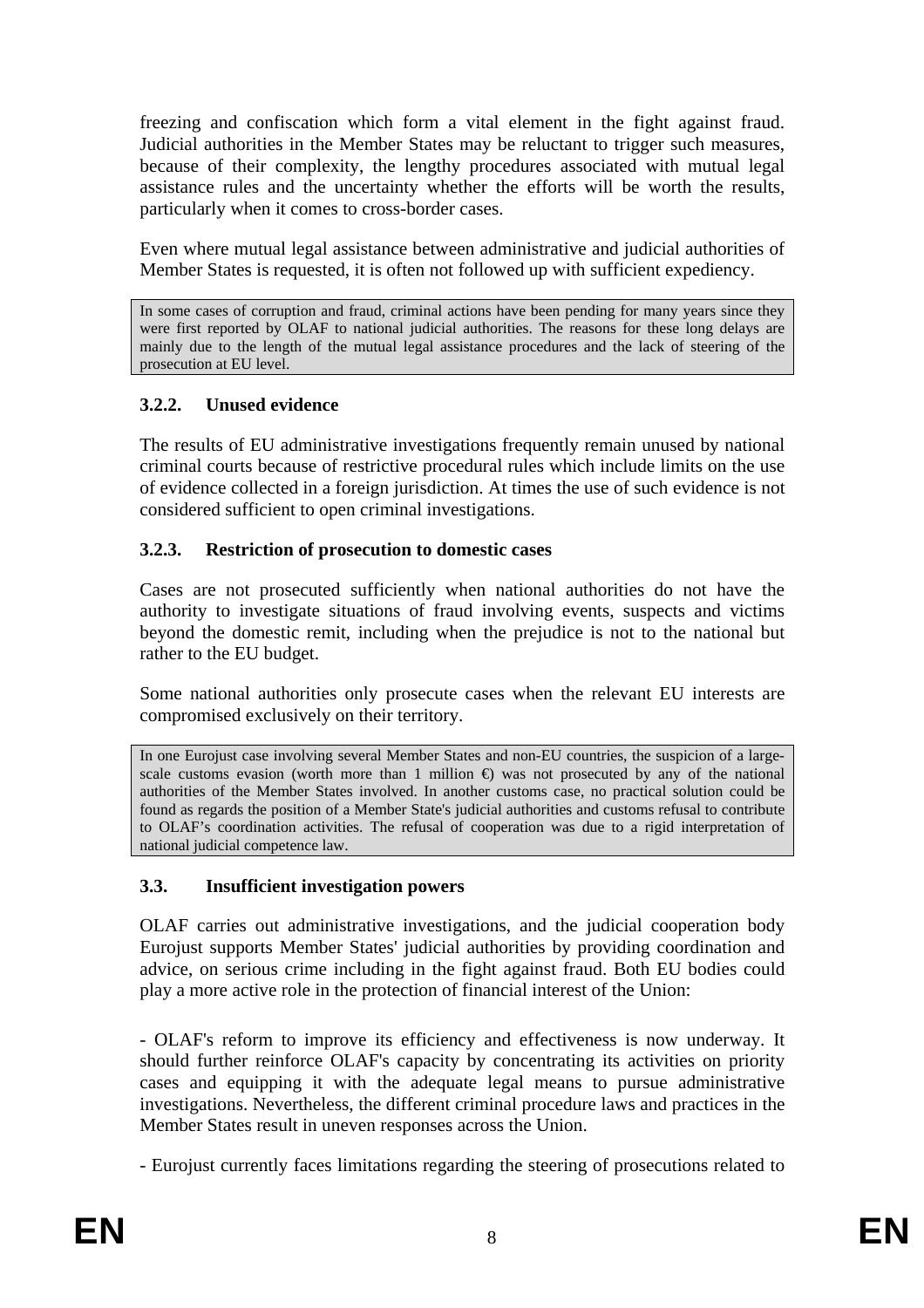the protection of EU financial interests. Its 2008 reform did not update its tasks and structure in line with the ambitions set by the Lisbon Treaty. At present Eurojust is neither able to initiate criminal investigations nor to prosecute crimes on its own.

#### **4. New tools to protect EU financial interests introduced by the Lisbon Treaty**

The Lisbon Treaty equips the Union with strengthened competences in the field of the protection of EU financial interests and in the field of judicial cooperation in criminal matters. The Union has taken the first steps with the adoption of the Stockholm Programme<sup>22</sup> as well as within the Commission Work Programme 2011<sup>23</sup>. Four ways to **protect EU financial interests under the Treaty on the Functioning of the EU:** 

(i) Measures on procedural judicial cooperation in criminal matters (Article 82).

(ii) Directives containing minimum criminal law rules (Article 83).

(iii) Legislation on fraud affecting the financial interests of the Union (Articles 310(6), 325(4)).

(iv) Article 85 allows granting Eurojust investigative competences and Article 86 allows for the establishment of a European Public Prosecutor Office (EPPO) from Eurojust to combat crimes affecting the financial interests of the Union.

Should criminal law, including further developed definitions of offences and minimum rules on sanctions, be deemed necessary to achieve the legitimate purpose of fighting fraud against the EU budget, certain guiding principles will need to be observed:

Firstly, it must be respectful of fundamental rights. The EU Charter of Fundamental Rights contains several relevant provisions in the context of criminal proceedings such as the right to an effective remedy and to fair trial, the presumption of innocence and the right of defence, the principle of legality, the protection of personal data and the prohibition of double jeopardy. These are further specified by legislation (e.g. on data protection<sup>24</sup>). Future Commission proposals will be subject to an in-depth assessment of their impact on fundamental rights<sup>25</sup>.

Secondly, given the different approaches to criminal law in the Member States, particular attention will need to be given to the added value that approximation in the field of criminal law will bring to the protection of EU financial interests.

Thirdly a reflection will be conducted on the strengthening of the role that bodies at a European level, including OLAF, Eurojust and  $-$  alternatively or cumulatively  $-$  a possible European Public Prosecutor's Office, may play to better investigate,

<sup>&</sup>lt;sup>22</sup> OJ C 115, 4.5.2010, p. 1 (for example as regards orientations on financial investigations and on asset recovery, point 4.4.5).<br>
23 COM(2010) 623 (for example anti-fraud strategy or OLAF legislation, see no 32 of Annex I

and no 81 of Annex II).<br><sup>24</sup> Directive 95/46/EC (for Member States) (OJ L 281, 23.11.1995, p. 31), and Regulation (EC)

No 45/2001 (for EU institutions) (OJ L 8, 12.1.2001, p. 1).<br>See Strategy for the effective implementation of the Charter of Fundamental Rights -

COM(2010) 573.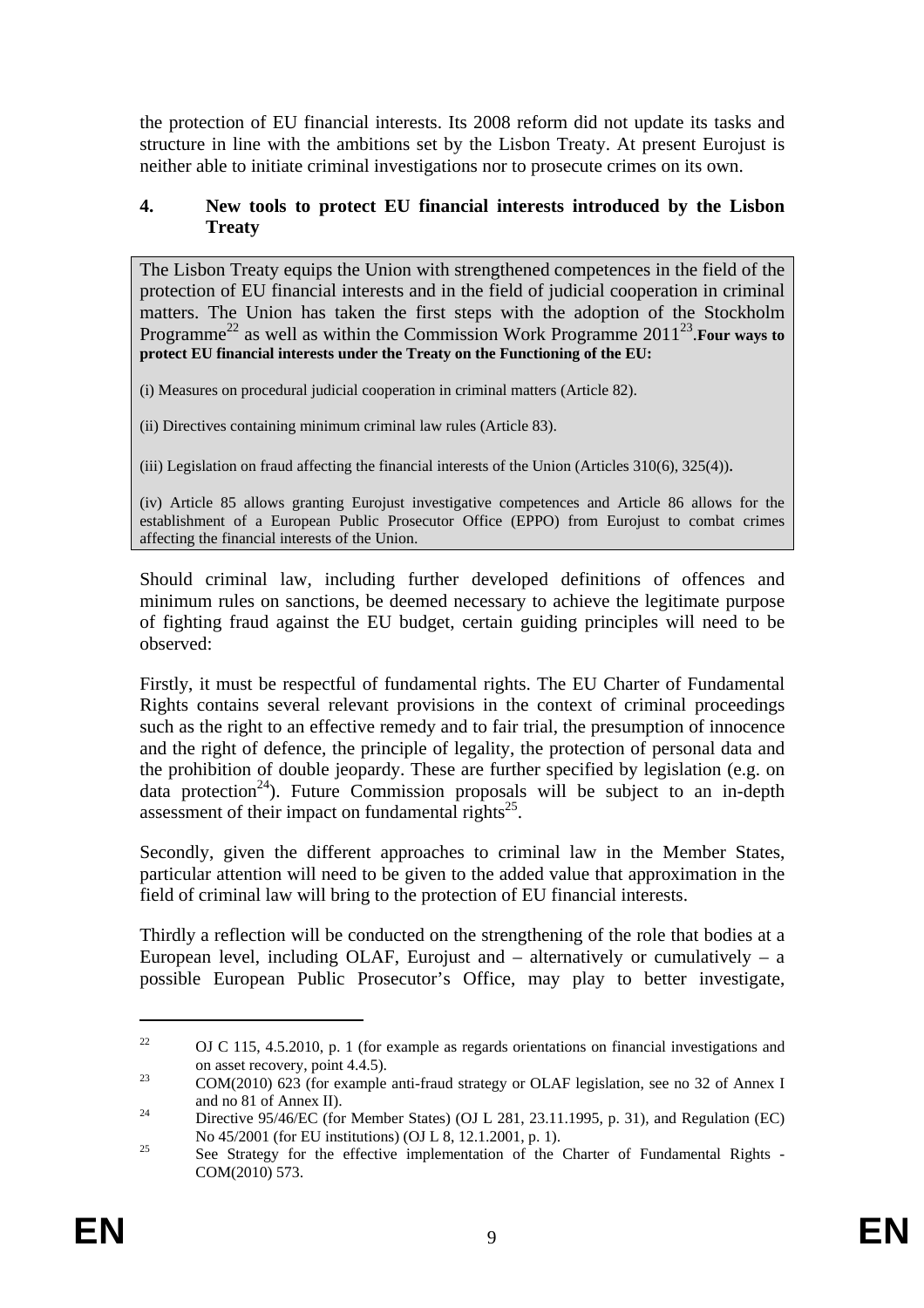prosecute and assist in cases of crime at the expense of EU public money.

The European Union stands at a crossroads. Work needs to be undertaken at three levels: procedures (4.1), substantive criminal law (4.2) and institutional aspects (4.3).

# **4.1. Strengthening criminal and administrative procedures**

The first step will be to make it easier for prosecutors and judges across the Union to fight fraudsters, even if they are located abroad, further building upon existing instruments, such as the European Judicial Network in Criminal Matters and the European Judicial Training Network.

Asset recovery plays a central role in the protection of EU financial interests. Often the fear of losing the illegally acquired assets is higher than the fear of the criminal sanction as such. Moreover, it is only fair that public money lost to criminal activities should be available again for public action once it is found. As called for by the Stockholm Programme<sup>26</sup>, the Commission is preparing a legislative proposal on asset recovery and confiscation. The Commission has already proposed, under the review of the EU Financial Regulation, that amounts receivable by the Union shall not be treated less favourably than entitlements belonging to public bodies in the Member States where the recovery proceeding has been conducted<sup>27</sup>.

Whilst bases for exchange between police and judicial authorities across the Union exist, this is not yet the case for cross-cutting exchanges of information among police, customs, tax authorities, the judiciary and other competent authorities. The Commission intends to remedy this situation by replacing its  $2004$  proposal<sup>28</sup> on mutual administrative assistance for the protection of financial interests.

Mutual trust of judicial and of administrative authorities are fostered if equivalent procedural standards apply. This would provide an enhanced basis for ensuring that evidence taken in relation to the protection of the EU's financial interests is mutually recognised by Member States. The Commission will consider legislative action for ensuring evidentiary value of OLAF investigative reports, as well as upon other measures that might facilitate transnational gathering of evidence.

# **4.2. Strengthening substantive criminal law**

Criminal law is a cornerstone of EU action to prevent and fight damage to the EU budget.

Due to the remaining loopholes in, and deficient implementation of, the Convention on the protection of financial interests, an initiative on the protection of EU financial interests will be prepared, replacing its pending proposal on the criminal-law protection of financial interests<sup>29</sup>. Any new measure must guarantee consistency and fairness in application of criminal sanctions relating to fraud, depending on the

<sup>&</sup>lt;sup>26</sup> OJ C 115, 4.5.2010, p. 1, section 4.4.5.<br>
COM(2010) 815, A visit 70

 $^{27}$  COM(2010) 815, Article 79.

<sup>&</sup>lt;sup>28</sup> COM(2004) 509 as amended by COM(2006) 473.

COM(2001)272 as amended by COM(2002)577.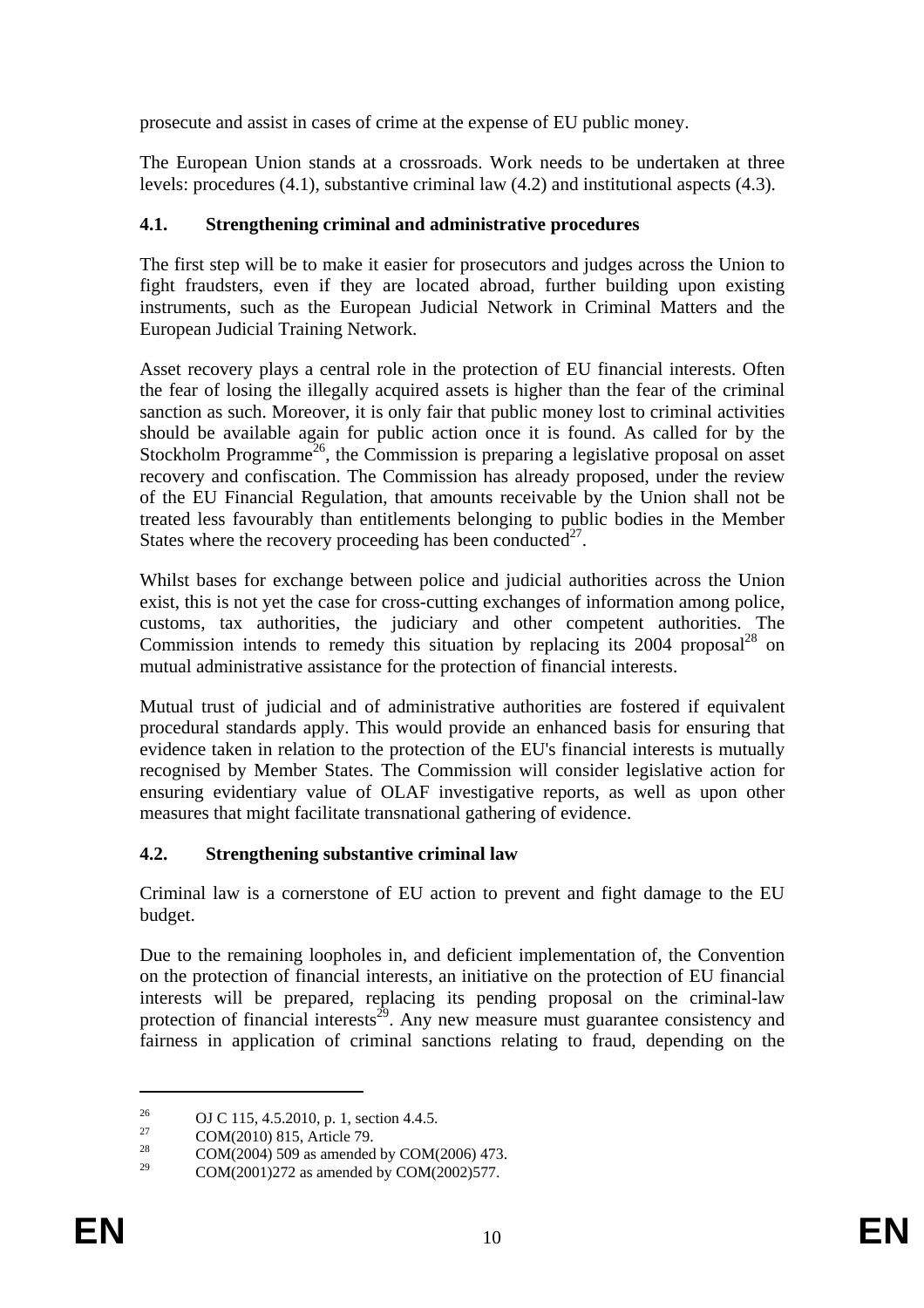particular way the offence was committed. Definitions of additional core offences, including on embezzlement and abuse of power should be envisaged as a part of the measure, to the extent relevant for the protection of EU financial interests. The approximation of rules on jurisdiction and time limitation will also be further analysed in order to improve criminal investigation results.

This proposal may include, to the extent relevant for the protection of EU financial interests, more systematic rules on aiding and abetting, instigation, attempt, as well as on intent and negligence. It may also set out clearer rules on the criminal liability of appointed and elected office holders, and of legal persons regarding the protection of financial interests.

## **4.3. A strengthened institutional framework**

Any EU measures in the fields of the prevention of and fight against fraud affecting the financial interests of the Union aiming to afford effective and equivalent protection throughout the Union requires assessment of whether the EU is adequately equipped in terms of structures to tackle threats against EU financial interests. To this end, and in line with the Lisbon Treaty, a thorough analysis will be conducted on the ways in which the European structures need to be reinforced to deal with criminal investigative measures:

- Eurojust capacities need to be modernised, possibly equipping it with powers to trigger on its own initiative criminal investigations into criminal activities affecting the Union's financial interests $^{30}$ .

- Moreover, a specialised European prosecution authority such as a European Public Prosecutor's Office could contribute to establishing a common level playing field by applying common rules on fraud and other offences against the financial interests of the Union in a consistent and homogeneous way, investigating, prosecuting and bringing to court the perpetrators of, and accomplices in offences against the Union's financial interests $31$ .

- OLAF is undergoing a reform to strengthen the effectiveness and the efficiency in the exercise of its mission. OLAF is currently the only investigative EU body entrusted with the task of protecting EU financial interests. It should be considered how OLAF's role would be adapted in a new institutional set-up, clarifying the interaction between judicial and administrative procedures.

 $30$  Article 85 TFEU.

Article 86 TFEU.